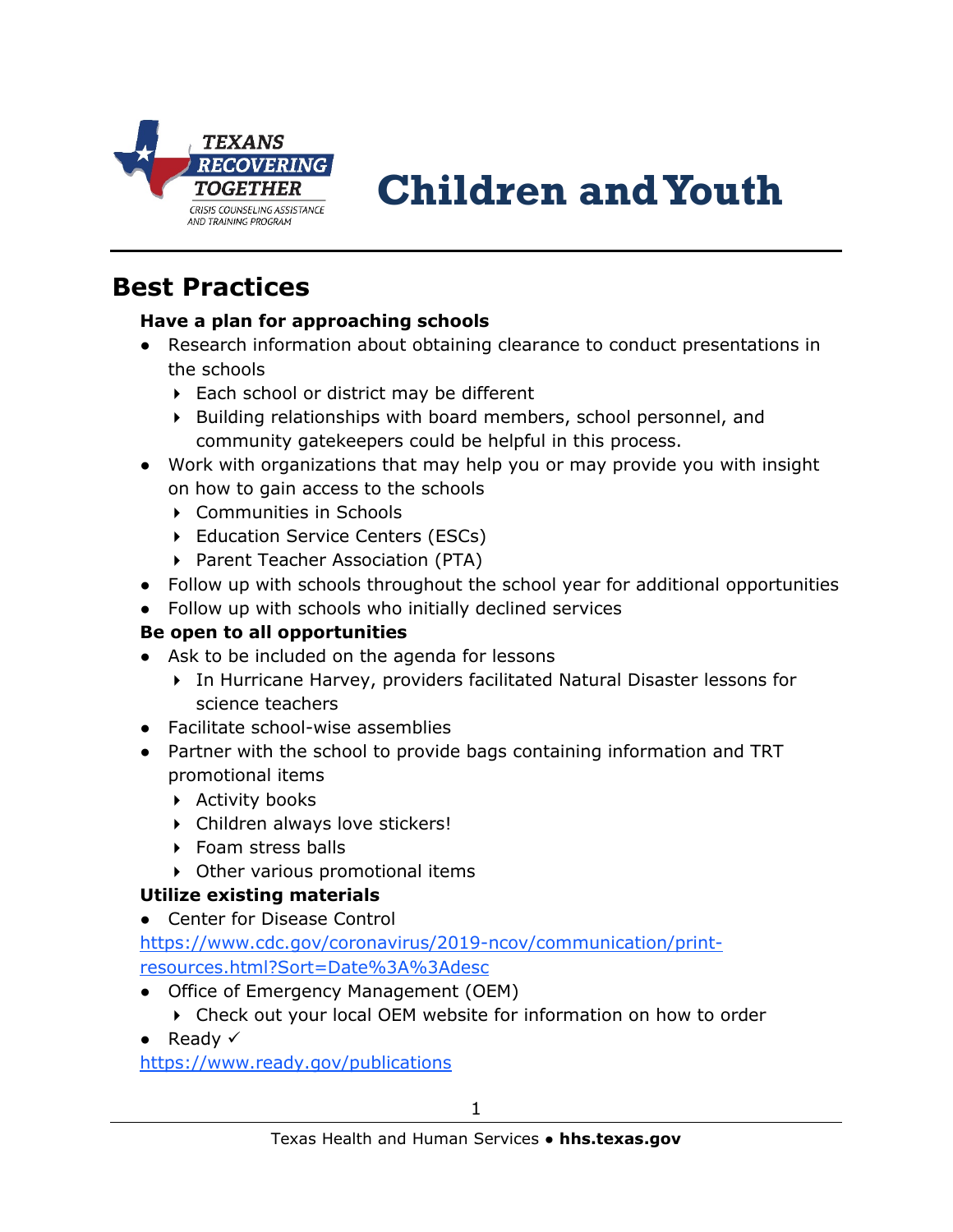- Substance Abuse and Mental Health Services Administration (SAMHSA) <https://store.samhsa.gov/>
- The National Child Traumatic Stress Network (NCTSN) <https://www.nctsn.org/resources>

● World Health Organization (WHO) <https://www.who.int/hrh/resources/en/>

## **Think outside of the box**

- Allow children and youth to be involved in future planning
- Allow children and youth the opportunity to lead groups, when appropriate
- One provider during Hurricane Harvey was successful having a mascot who interacted with children and families
- Virtual camps are becoming more popular in the time of COVID

# **Partnerships**

# **Organizations**

- Bikers Against Child Abuse
- Boys and Girls Club of America
- Campfire USA
- Catholic Charities USA
- Children at Risk
- Communities in Schools
	- This measure helped gain entry into schools
- Head Start
- Journey of Hope
- LMHA/LBHA staff hired for HB19 activities
- Mental Health America chapters
	- Mental Health America Center for School Behavioral Health Annual Conference
		- $\Diamond$  Set up a booth and provided materials to educators in attendance
- My Brother's Keeper
- Red Cross
	- Collaborated to set up Pillowcase Project at local schools
- Salvation Army
- Save the Children
- YMCA

# **Potential Local Organizations**

- Apartment complexes
- Churches
- Dance Academies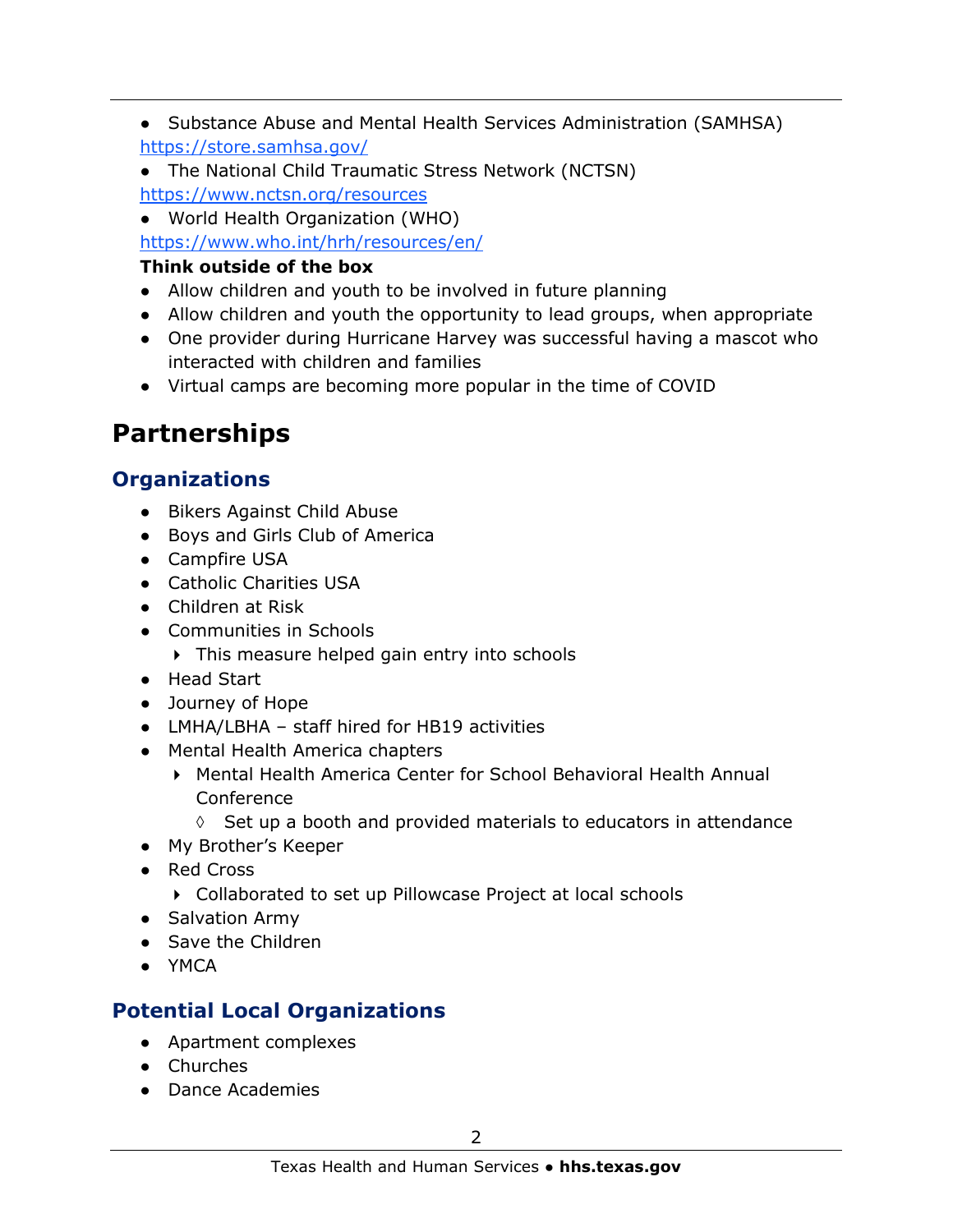- Daycare Centers
- Early Education Centers
- Free summer lunch programs
- Foster and Adoption Agencies
	- Child Placing Agencies
	- ▶ Local DFPS caseworkers
	- ▶ Respite Agencies
- Humane Society
	- In Harvey, providers partnered with the humane society to have animals at events to draw in children and families.
- Immunization clinics
- Martial Arts classes
- Private and community daycare centers
	- Connected with directors to distribute information
	- Established a regular story time for the children
	- $\triangleright$  Provided coping strategies to daycare staff
- Public libraries
	- Established a set story time
- Youth Shelters
- Youth Sports Leagues

# **Schools**

District Administrative Offices

- Admission staff
- Other district staff
- Superintendents

Elementary, Intermediate, Middle, and High Schools

- Connected directly with school personnel
	- Administration
	- $\triangleright$  Bus barn staff
	- ▶ Coaches
	- Counselors
	- ▶ Dietary Staff
	- ▶ Nurses
	- $\triangleright$  Principals
	- Superintendents
	- ▶ Teachers
	- Other personnel
- Connected with middle and high school sports teams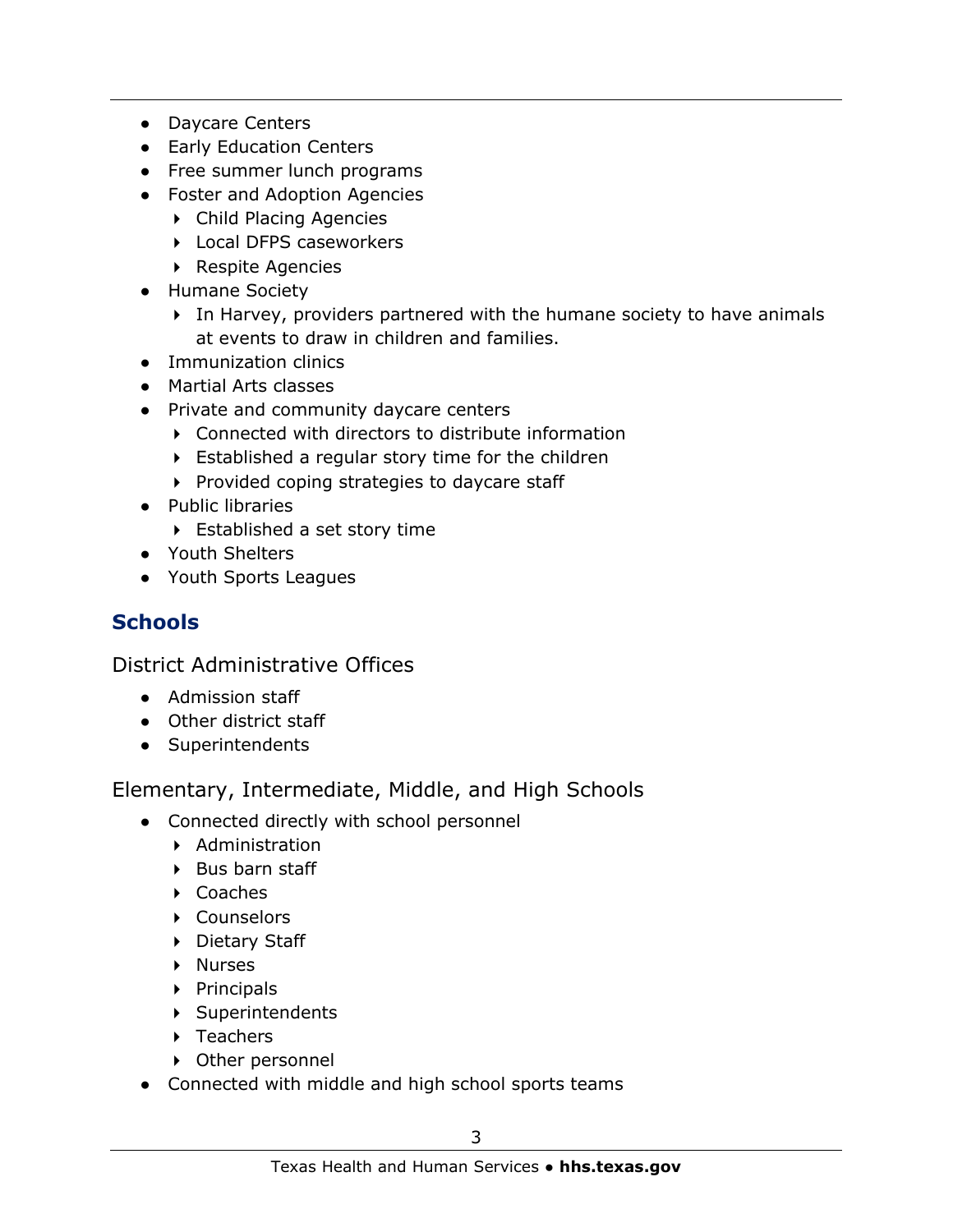- $\triangleright$  Band
- Cheerleaders
- ▶ Drill teams
- ▶ Football
- ▶ Other teams
- Connect with school affiliated groups
	- ▶ Fellowship of Christian Athletes
	- ▶ National Parent Teacher Association
	- ▶ School board

## Colleges

- Connected directly with college personnel:
	- ▶ Academic Counselors
	- Admissions Department
	- ▶ Counselors
	- $\triangleright$  Deans
	- Financial Aid Department
	- Professors
	- Resident Assistants
	- ▶ Sports teams
	- ▶ Student Centers
	- ▶ Study Groups
	- Other affiliated groups

## Other School Related Organizations

- Education Service Centers
- Texas Association of School Administrators
- Texas Association of School Boards
- Texas Education Association
- Texas School Safety Center
- Texas Teachers Association

# **Child Related Trainings**

#### **Introduction to Adverse Childhood Experiences Early Trauma Online Learning**

<https://www.acesonlinelearning.com/>

## **Psychological First Aid (PFA)**

<https://www.nctsn.org/resources/psychological-first-aid-pfa-online>

## **Trauma Informed Care (TIC)**

[https://www.dfps.state.tx.us/Training/Trauma\\_Informed\\_Care/default.asp](https://www.dfps.state.tx.us/Training/Trauma_Informed_Care/default.asp)

## **Youth Mental Health First Aid (MHFA)**